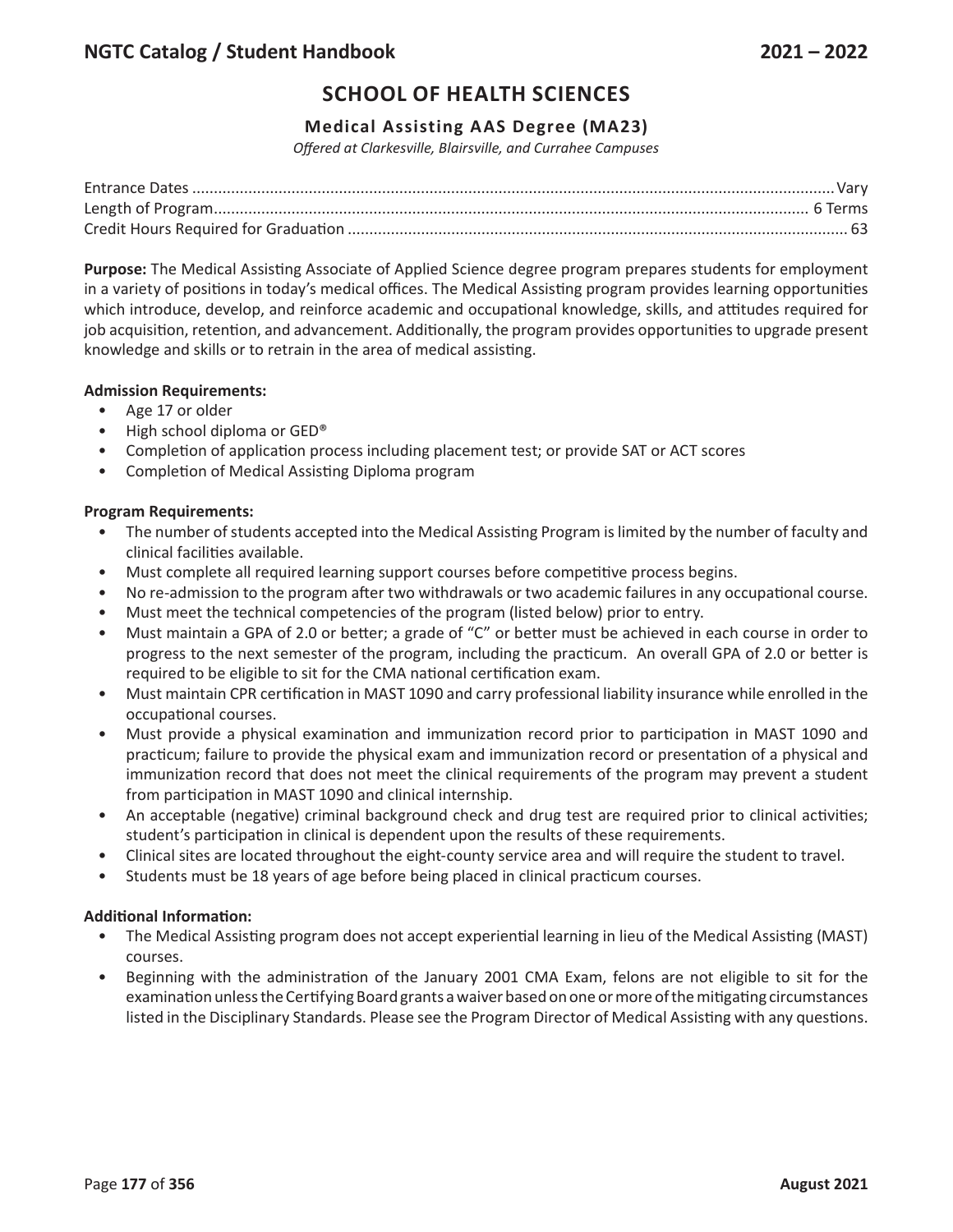### **Program Courses Credits**

| <b>General Core Courses</b>                                                                                                                                                             | <b>Total 15 credit hours</b> |  |  |
|-----------------------------------------------------------------------------------------------------------------------------------------------------------------------------------------|------------------------------|--|--|
| Language Arts/Communication<br>Area I<br>1101 Composition and Rhetoric (required)<br>ENGL                                                                                               | 3                            |  |  |
| Area II Social/Behavioral Sciences                                                                                                                                                      | 3                            |  |  |
| Area III Natural Sciences/Mathematics<br>(one of the following required)<br>MATH 1101 Mathematical Modeling<br>MATH 1103 Quantitative Skills and Reasoning<br>MATH 1111 College Algebra | 3                            |  |  |
| Area IV Humanities/Fine Arts                                                                                                                                                            | 3                            |  |  |
| General Education Elective from any area                                                                                                                                                |                              |  |  |

Contact program advisor for program-specific courses and see General Education Requirements for Associate Degrees for course options.

| <b>Occupational Courses</b> |             |       | Total 48 credit hours                            |   |
|-----------------------------|-------------|-------|--------------------------------------------------|---|
|                             | <b>ALHS</b> | 1090  | Medical Terminology for Allied Health Sciences   | 2 |
|                             | <b>BIOL</b> | 2113  | Anatomy and Physiology I                         | 3 |
|                             | <b>BIOL</b> | 2113L | Anatomy and Physiology I Lab                     | 1 |
|                             | <b>BIOL</b> | 2114  | Anatomy and Physiology II                        | 3 |
|                             | <b>BIOL</b> | 2114L | Anatomy and Physiology II Lab                    | 1 |
|                             | <b>COLL</b> | 1010  | <b>College and Career Success Skills</b>         | 3 |
|                             | <b>MAST</b> | 1010  | Legal and Ethical Concerns in the Medical Office | 2 |
|                             | <b>MAST</b> | 1030  | Pharmacology in the Medical Office               | 4 |
|                             | <b>MAST</b> | 1060  | <b>Medical Office Procedures</b>                 | 4 |
|                             | <b>MAST</b> | 1080  | <b>Medical Assisting Skills I</b>                | 4 |
|                             | MAST        | 1090  | <b>Medical Assisting Skills II</b>               | 4 |
|                             | <b>MAST</b> | 1100  | Medical Insurance Management                     | 2 |
|                             | <b>MAST</b> | 1110  | Administrative Practice Management               | 3 |
|                             | <b>MAST</b> | 1120  | <b>Human Diseases</b>                            | 3 |
|                             | <b>MAST</b> | 1170  | <b>Medical Assisting Externship</b>              | 6 |
|                             | <b>MAST</b> | 1180  | <b>Medical Assisting Seminar</b>                 | 3 |

Estimated cost of books and supplies for full program is approximately \$2,500. Uniforms and accessories cost approximately \$350-\$400. Students are required to wear white shoes, name tag, watch with a second hand, and purchase a stethoscope, a sphygmomanometer, and bandage scissors. These items are purchased at the beginning of the third semester. Other costs include CMA exam - \$125 payable by the fourth semester, radiology safety course - \$65, malpractice insurance - \$11.50 per year, physical exam - \$100-\$150, drug test - \$35, lab fee - \$25, and criminal background check - \$50.

### **Technical Competencies:**

Working Environment – Works inside well-lighted, ventilated patient care areas; spends 89-90% of time in patient care areas. Potential risks may include possibly receive cuts and infections from sharp instruments and infections from contaminated equipment and personnel; possibly be exposed to communicable diseases; and possibly incur strains due to handling heavy equipment.

OSHA Risk Factor – Category I – A chance of exposure to blood and other body fluids is high. Courses expose the student to noxious smells, either toxic or non-toxic, and to toxic fumes, gases, vapors, mists, or liquids which could,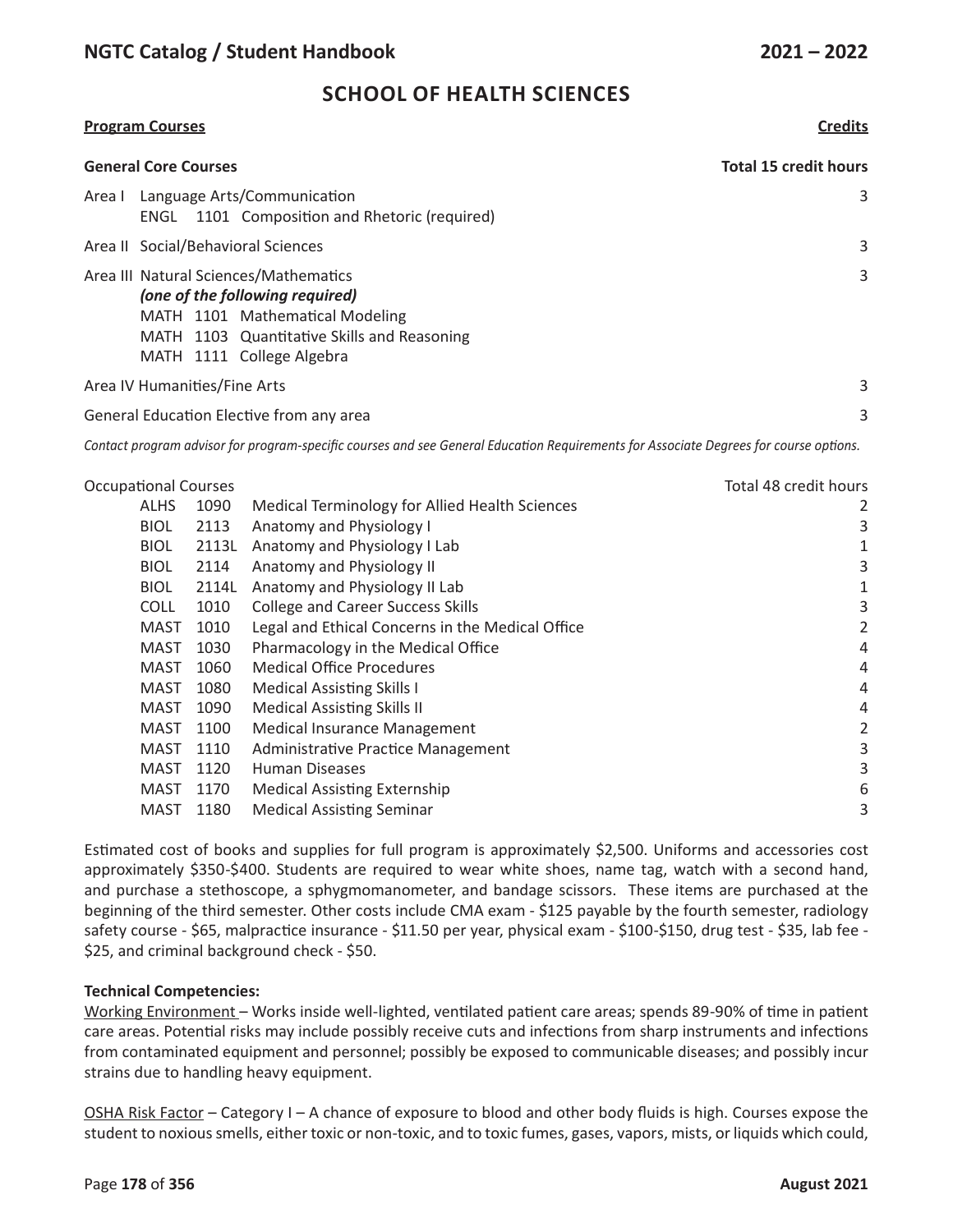depending on the chemical, cause general or localized disabling conditions as a result of inhalation, ingestion, or action on the skin.

Physical Demands – This position involves primarily medium work that requires frequent lifting, carrying, pushing and pulling of objects or equipment. Individuals enrolled in the program will need the physical ability to assist in lifting and carrying objects, such as patients or laboratory equipment, regardless of the weight of the patient or equipment. Occasional stooping, kneeling, reaching, and dexterity are required. Expressing or exchanging ideas by the spoken word is required. The ability to see and obtain impressions through the eyes of shape, size, distance, motions, or other characteristics of objects is required. This requires a visual acuity of 20/20 vision, with clarity of vision of 20 inches or less, depth perception, four-way field vision, sharp eye focus, and the ability to identify and distinguish color. The ability to hear is essential. This position requires frequent sitting, standing, and/or walking without limitations. Ability to work under mental and physical stress regularly is required.

Other Essential Behavioral Attitudes – Ability to engage in activities consistent with safe medical assisting practice without demonstrated behaviors of addiction to, abuse of, or dependence on alcohol or other drugs that may impair behavior or judgment. The student must demonstrate responsibility and accountability for actions as a student in the Medical Assisting program and as a developing professional Medical Assistant.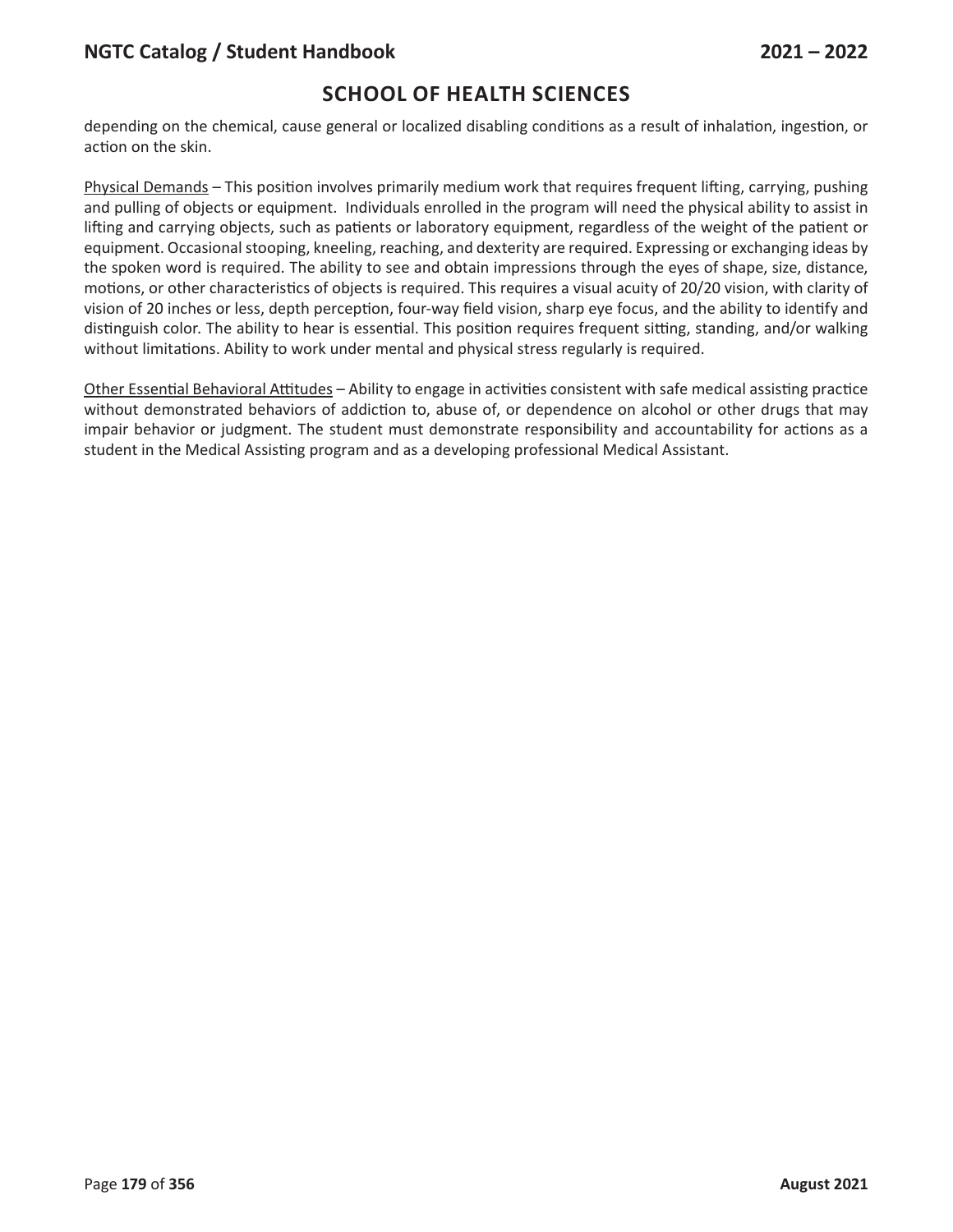### **Medical Assisting Diploma (MA22)**

*Offered at Clarkesville, Blairsville, and Currahee Campuses*

**Purpose:** The Medical Assisting diploma program prepares students for employment in a variety of positions in today's medical offices. The Medical Assisting program provides learning opportunities which introduce, develop, and reinforce academic and occupational knowledge, skills, and attitudes required for job acquisition, retention, and advancement. Additionally, the program provides opportunities to upgrade present knowledge and skills or to retrain in the area of medical assisting.

#### **Admission Requirements:**

- Age 17 or older
- High school diploma or GED®
- Completion of application process including placement test; or provide SAT or ACT scores

#### **Program Requirements:**

- The number of students accepted into the Medical Assisting Program is limited by faculty and clinical facilities available. In the event if there are more applicants than the college can accommodate, a competitive admission process will be implemented.
- Must complete all required learning support courses before competitive process begins (entry into the MAST courses).
- Must complete all required basic skill and occupational core courses prior to beginning occupational specific (MAST) courses.
- Required to have a grade of "B" or better in ALHS 1011 and MATH 1012. Degree level courses in these areas with a grade of "C" or better may be accepted as transfer credit provided, they meet the transfer of credit rules listed in the Admissions section of the catalog.
- Must maintain a GPA of 2.0 or better; a grade of "C" or better must be achieved in each course in order to progress to the next semester of the program, including clinical.
- No re-admission to the program after two withdrawals or two academic failures in any occupational course.
- Must meet the technical competencies (listed below) of the program prior to entry.
- Must maintain CPR Certification and carry professional liability insurance while enrolled in the occupational courses.
- Must provide a physical examination and immunization record prior to participation in MAST 1090 and clinical internship; failure to provide the physical exam and immunization record or presentation of a physical and immunization record that does not meet the clinical requirements of the program may prevent a student from participation in MAST 1090 and clinical.
- An acceptable (negative) criminal background check and drug test are required prior to clinical activities; student's participation in clinical is dependent upon the results of these requirements.
- Clinical sites are located throughout the eight-county service area and will require the student to travel.
- Students must be 18 years of age before being placed in clinical practicum courses.

#### **Additional Information:**

- The Medical Assisting program does not accept experiential learning in lieu of the Medical Assisting (MAST) courses.
- Beginning with the administration of the January 2001 CMA Exam, felons are not eligible to sit for the examination unless the Certifying Board grants a waiver based on one or more of the mitigating circumstances listed in the Disciplinary Standards. Please see the Program Director of Medical Assisting with any questions.

#### **Program Courses Credits**

### **Basic Skills Courses Total 12 credit hours**

COLL 1010 College and Career Success Skills 3<br>
ENGL 1010 Fundamentals of English I 3 **ENGL 1010 Fundamentals of English I 3** 3